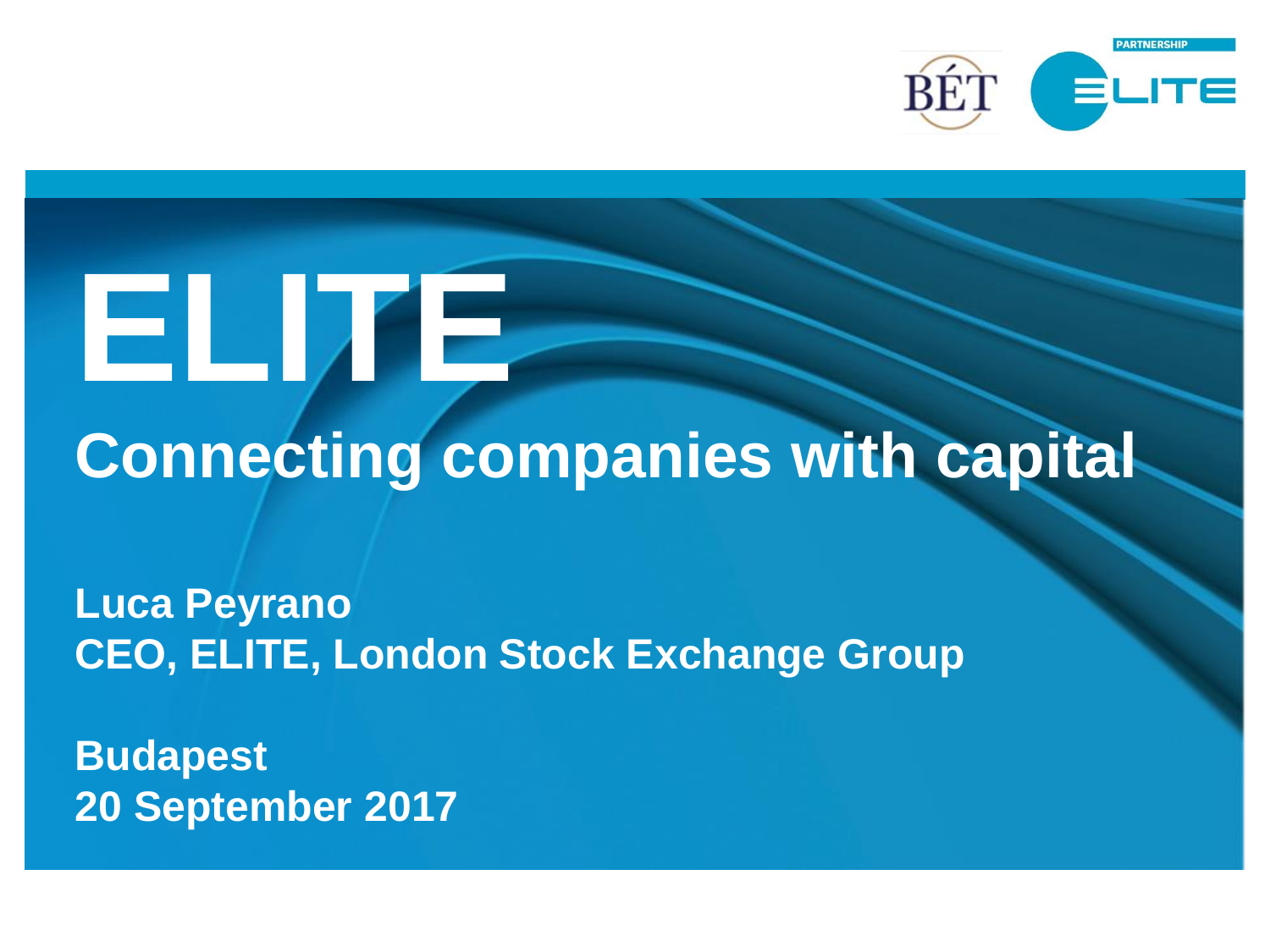

### **Hungary business environment**

- 99.8% companies are SMEs
- 69.7% people employed by SMEs
- Key development areas
	- o **Entrepreneurship**
	- o **Skills and innovation**
	- o Environment
	- o **Access to finance**



*Source: 2016 SBA Fact Sheet - Hungary*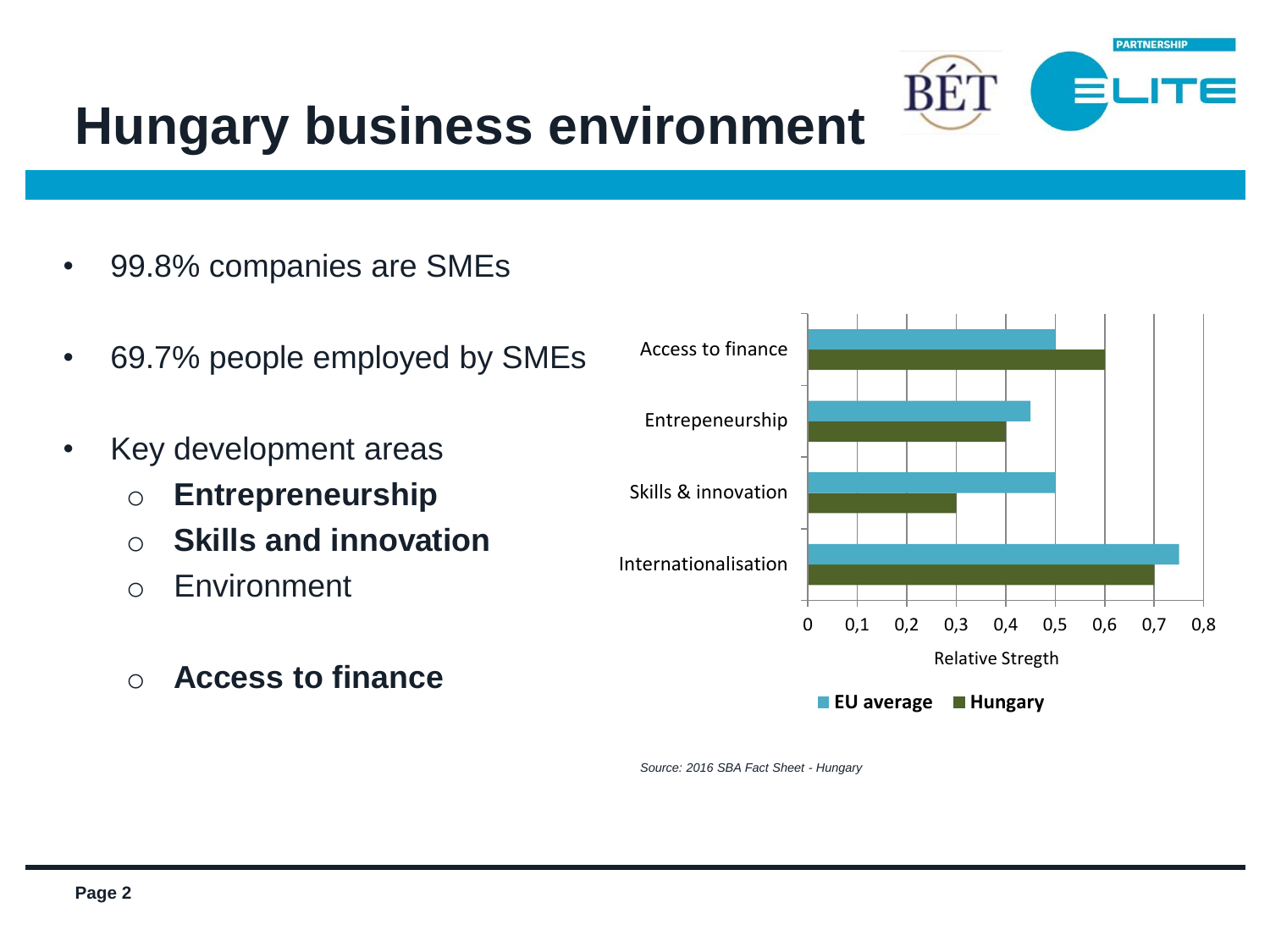

### **ELITE Overview**

**ELITE accelerates long-term growth by offering access to a diverse network, a range of funding options, and a dedicated training programme.**

**International Network**

The ELITE network already expands across 25 different countries including over 600 companies, 150 advisors and broad array of investors.

**Access to Capital**

ELITE's connections to the international capital raising ecosystem enable companies on the programme to benefit from this wealth of experience.

**Brand Awareness**

The ELITE programme's strong brand name and reputation brings a constant presence in national and international media.

**Executive Mentoring**

Proven course structures and content that in cooperation with partners can be tailored to the local business environment.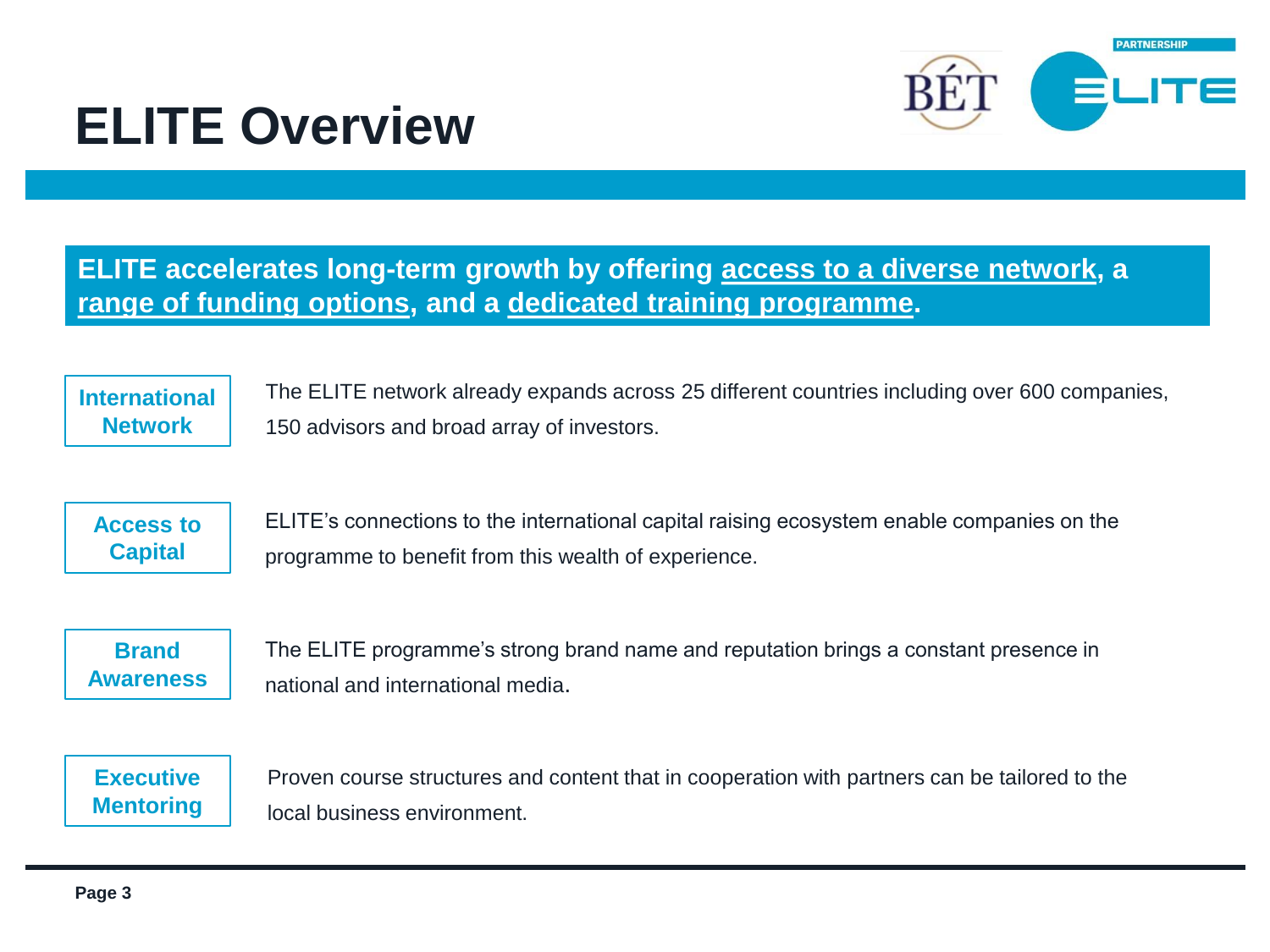

### **ELITE suite of services**

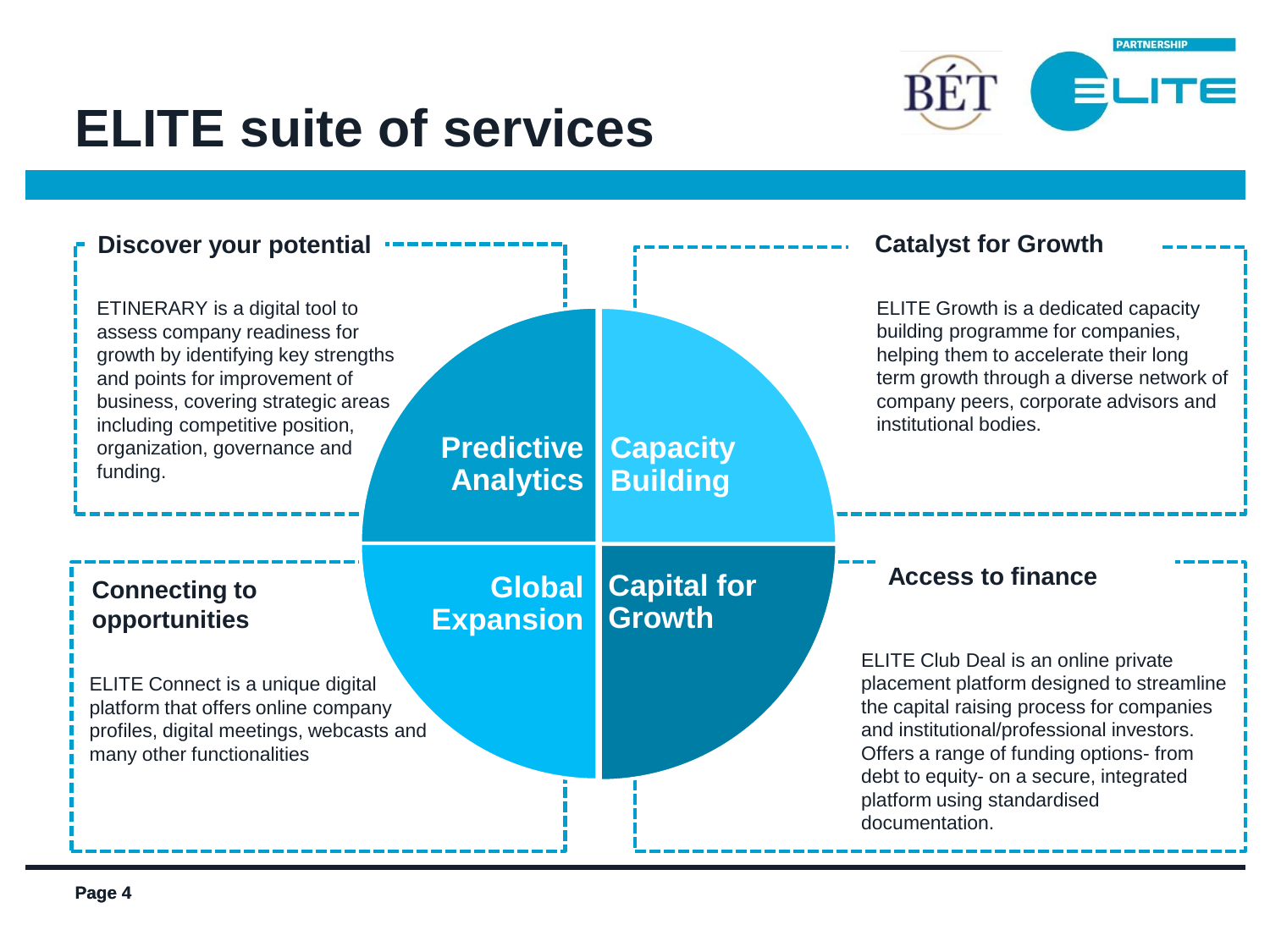## **Broad ELITE community**



Throughout their engagement, ELITE companies **access a vibrant community** that facilitates long-term structured engagement with business and financial stakeholders.

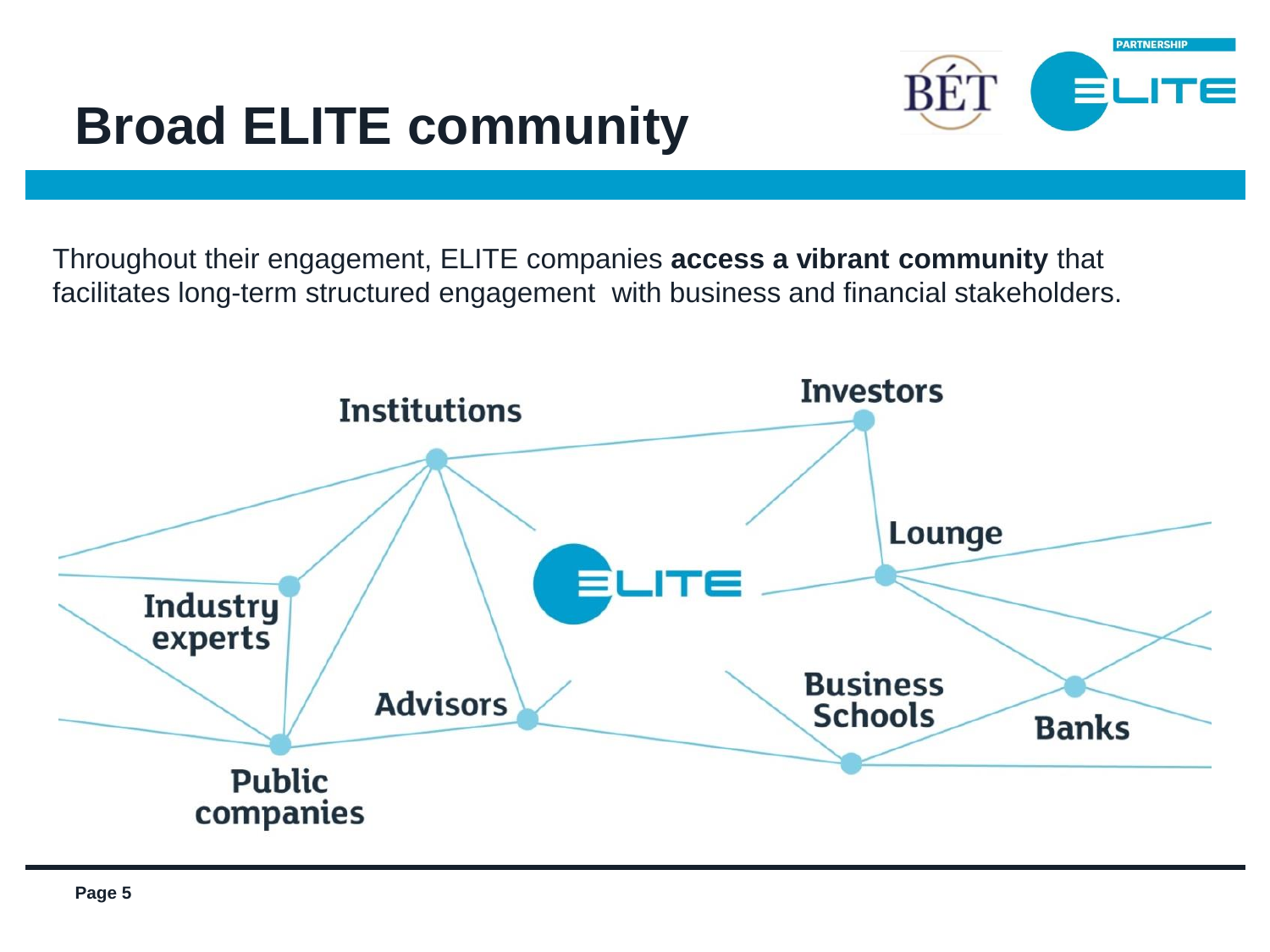

#### **International growth**

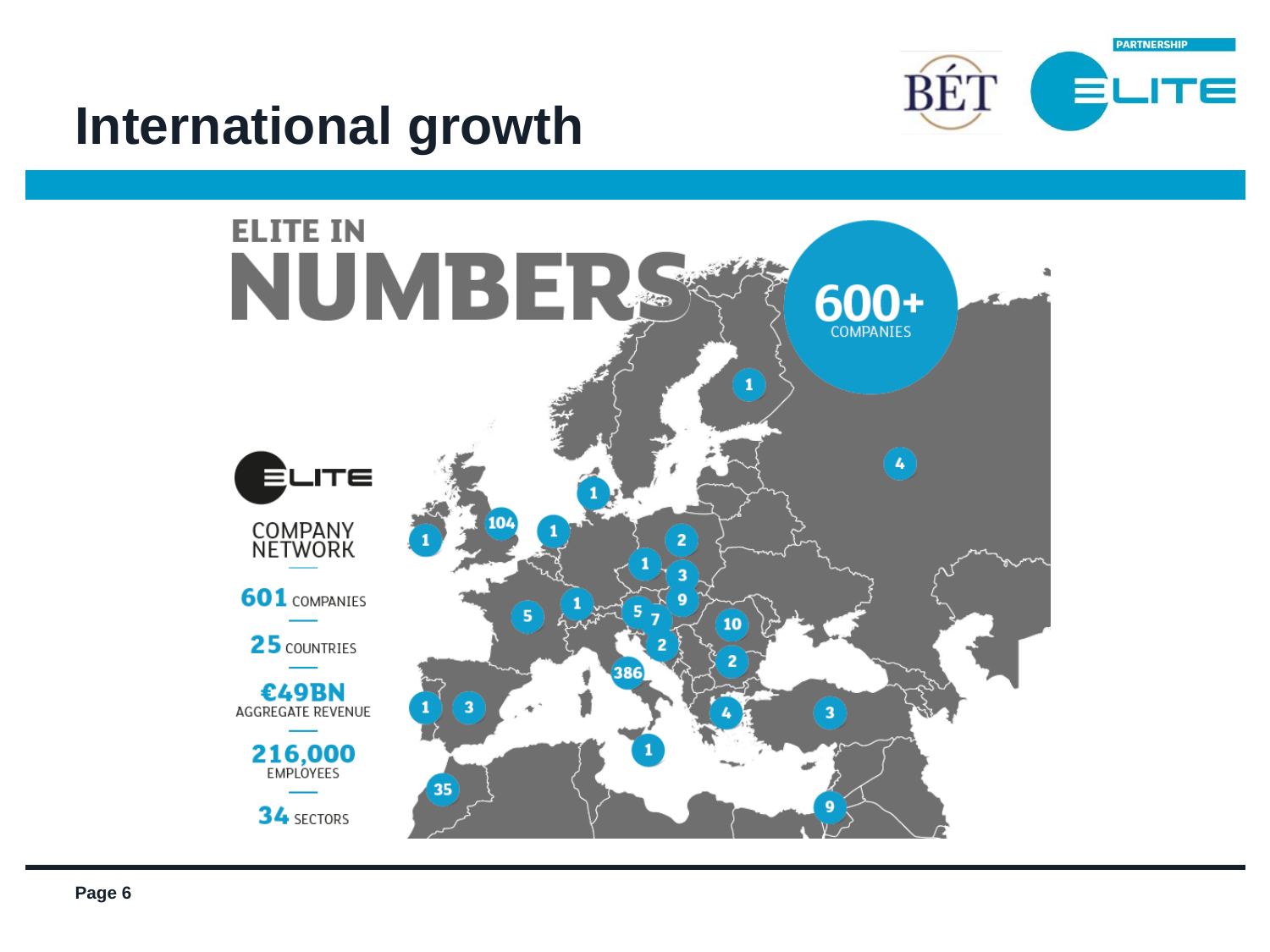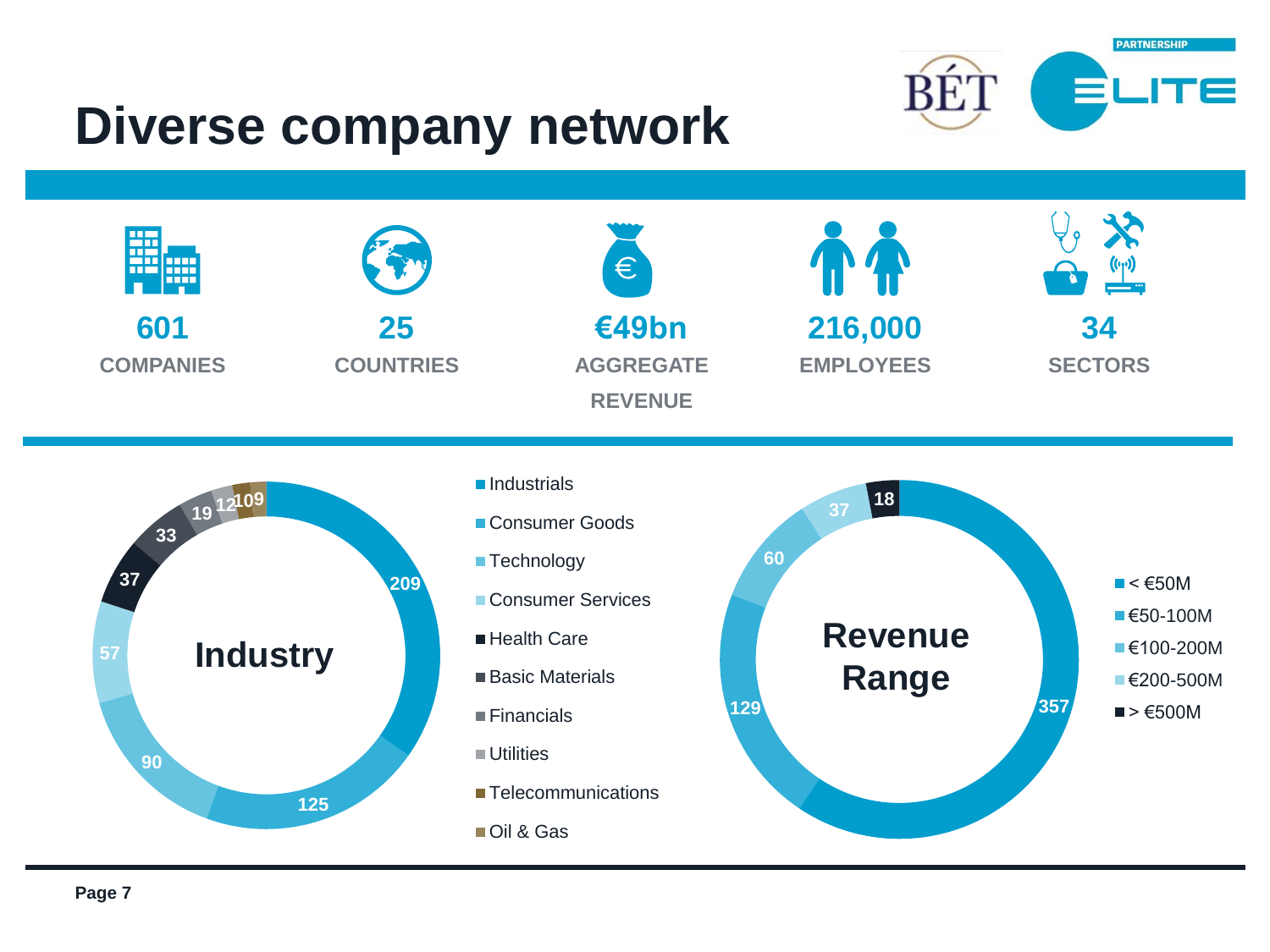

**377** corporate transactions involving **182** ELITE companies

**30%** ELITE companies completed a corporate transaction\*

**€4.6bn** transaction value involving ELITE companies\*\*

#### **M&A, Equity investments and Joint Ventures Capital Markets (Equity and Debt)**

- **207** M&A and JV deals involving **119** ELITE companies
- **120** PE/VC transactions involving **80** ELITE companies

- **30 ELITE companies issued bonds raising a** total **€920m**
- **10** ELITE companies listed on a public market, raising **€150m**

\* Corporate transactions include: M&A, JV, PE and VC deals, IPO \*\* Disclosed figures based on: PE/VC Deals (Zephyr data), IPOs and Bond Issues (LSEG data) Data last updated 16 June 2017 **Page 8**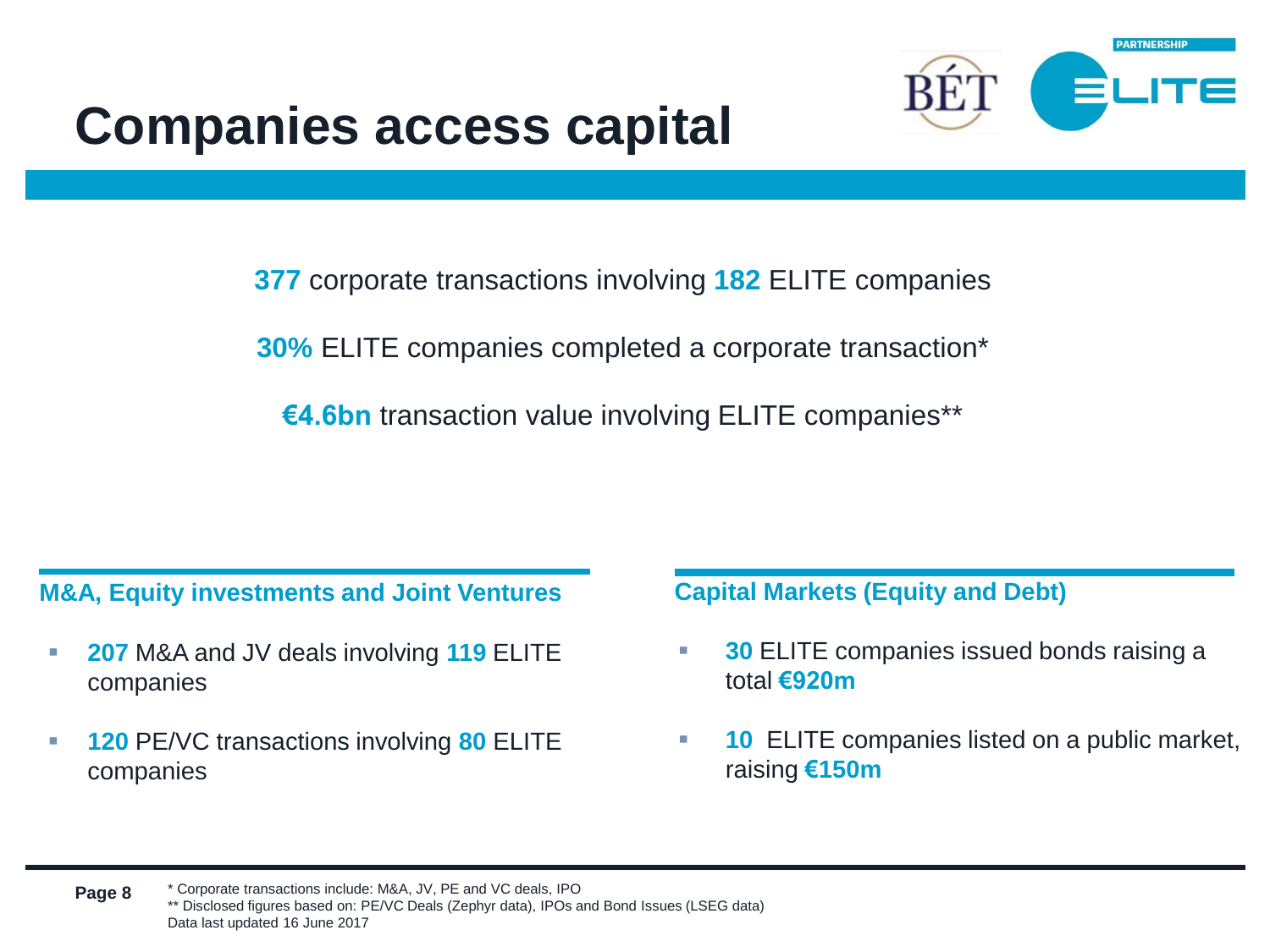

### **ELITE-BSE partnership**

ELITE and BSE jointly open the market last year 11 April, marking the official ELITE-BSE launch.

- Bespoke local training
- Expanded local and international network
- $\Box$  Enhanced visibility



ELITE-London Stock Exchange Group and Budapest Stock Exchange's partnership is a prime example of Capital Markets Union in action, to support businesses across their full life cycle.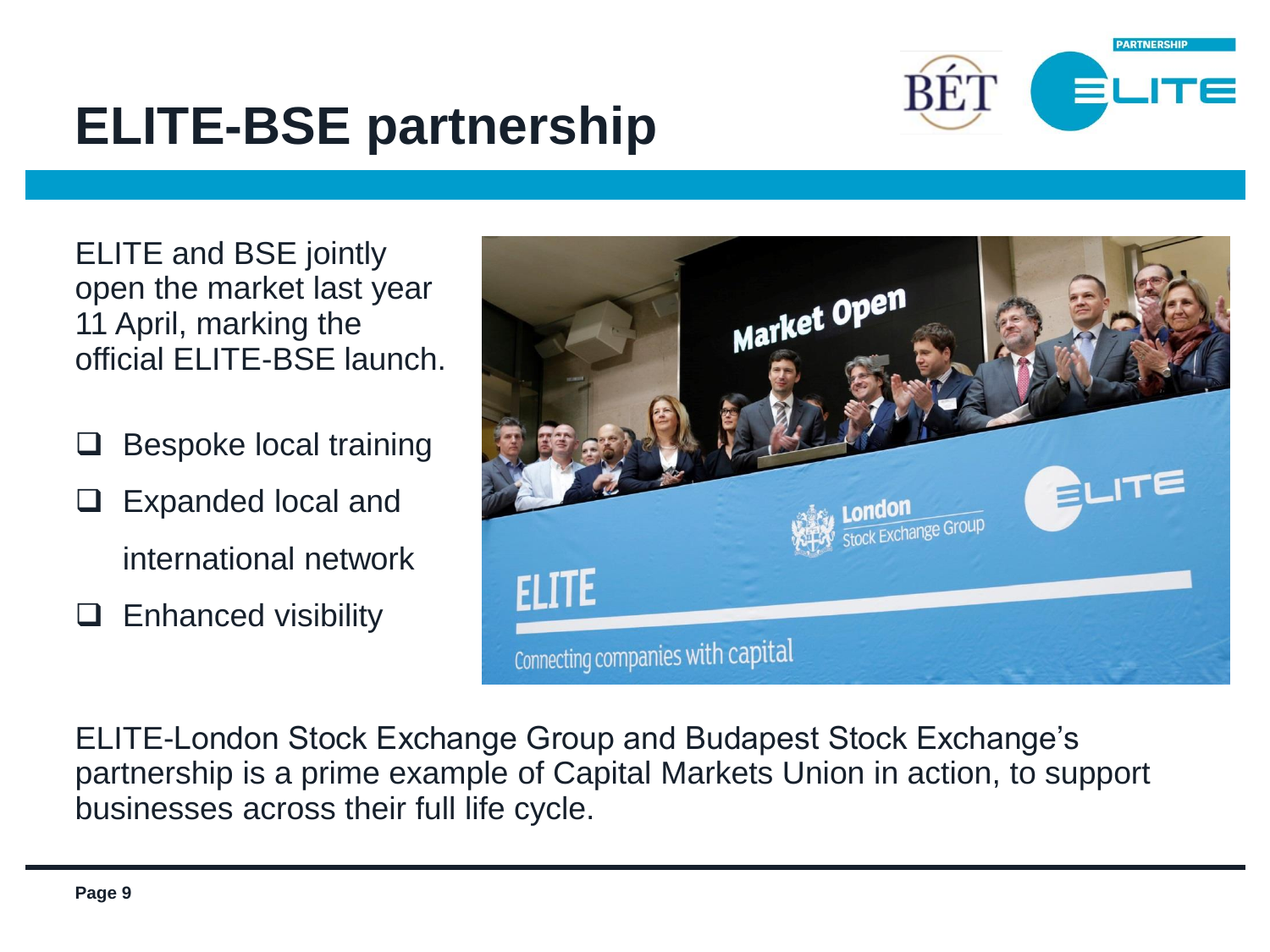

### **ELITE-BSE companies**





**Tranzit Food** Food Producers



**UBM Group** Food Producers

XAPT new frontier group

**XAPT** Software & Computer Services



**Goodwill Pharma** Pharmaceuticals & Biotechnology



**CNC Rapid** Industrial Engineering



**Diagon** Health Care Equipment & **Services** 



**Megakran** Support Services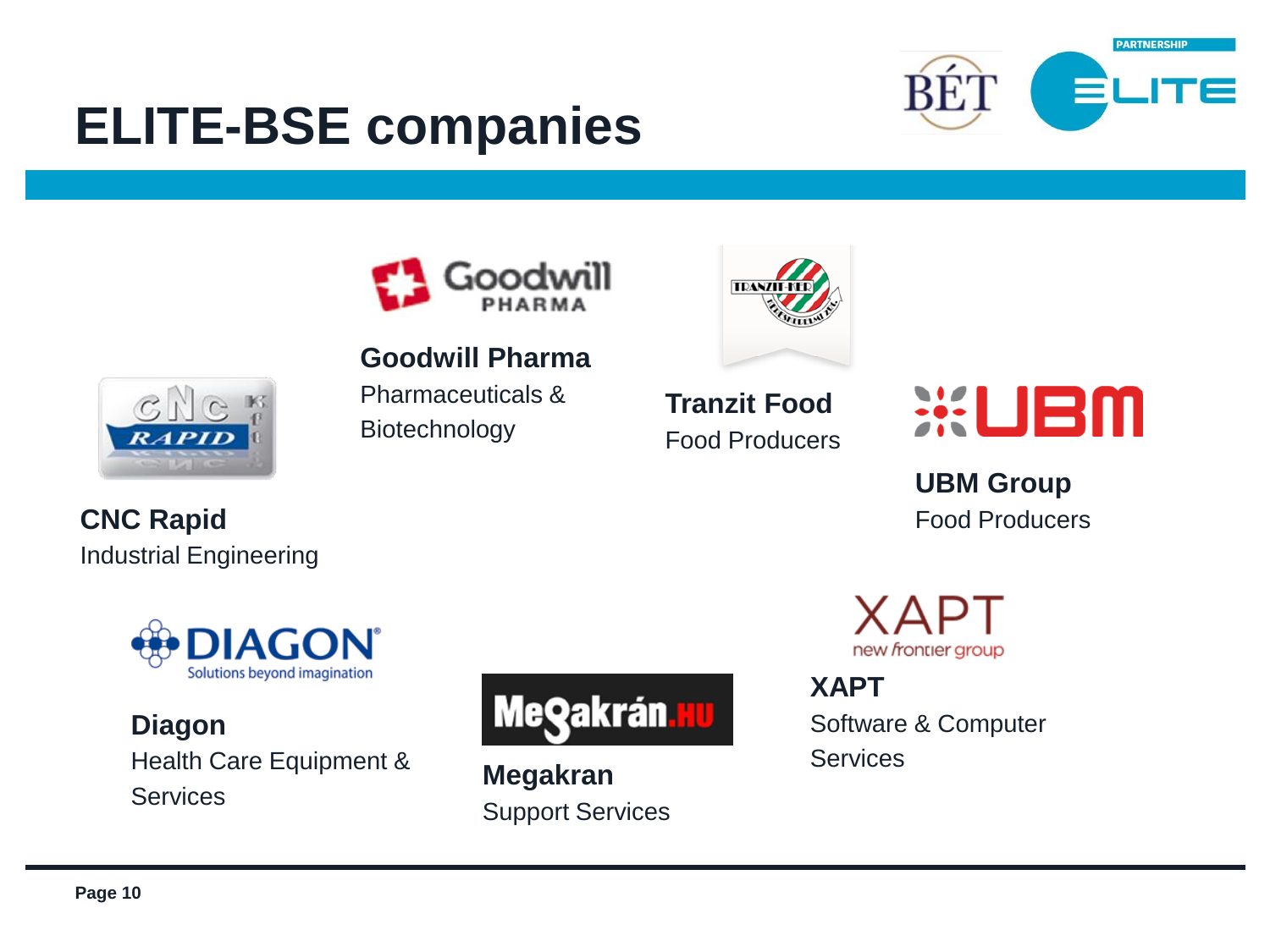

#### **Tailored workshop content**

BSE-ELITE Partnership will provide additional tailored modules for Hungarian

companies



#### **Organisation and governance**

(Local laws, tax regulation, coporate governance rules, reward schemes, international accounting standards and preparing for a capital raise)

**TAILORED WORKSHOP CONTENT**



#### **Financing your growth**

(Local EU tender opportunities, domestic fund raising options and Hungarian investor insight)



#### **IPO Simulation**

(Analyst presentation of Hungarian SMEs, elevator pitch, Hungarian listed company testimonial, and overview of IPO process)